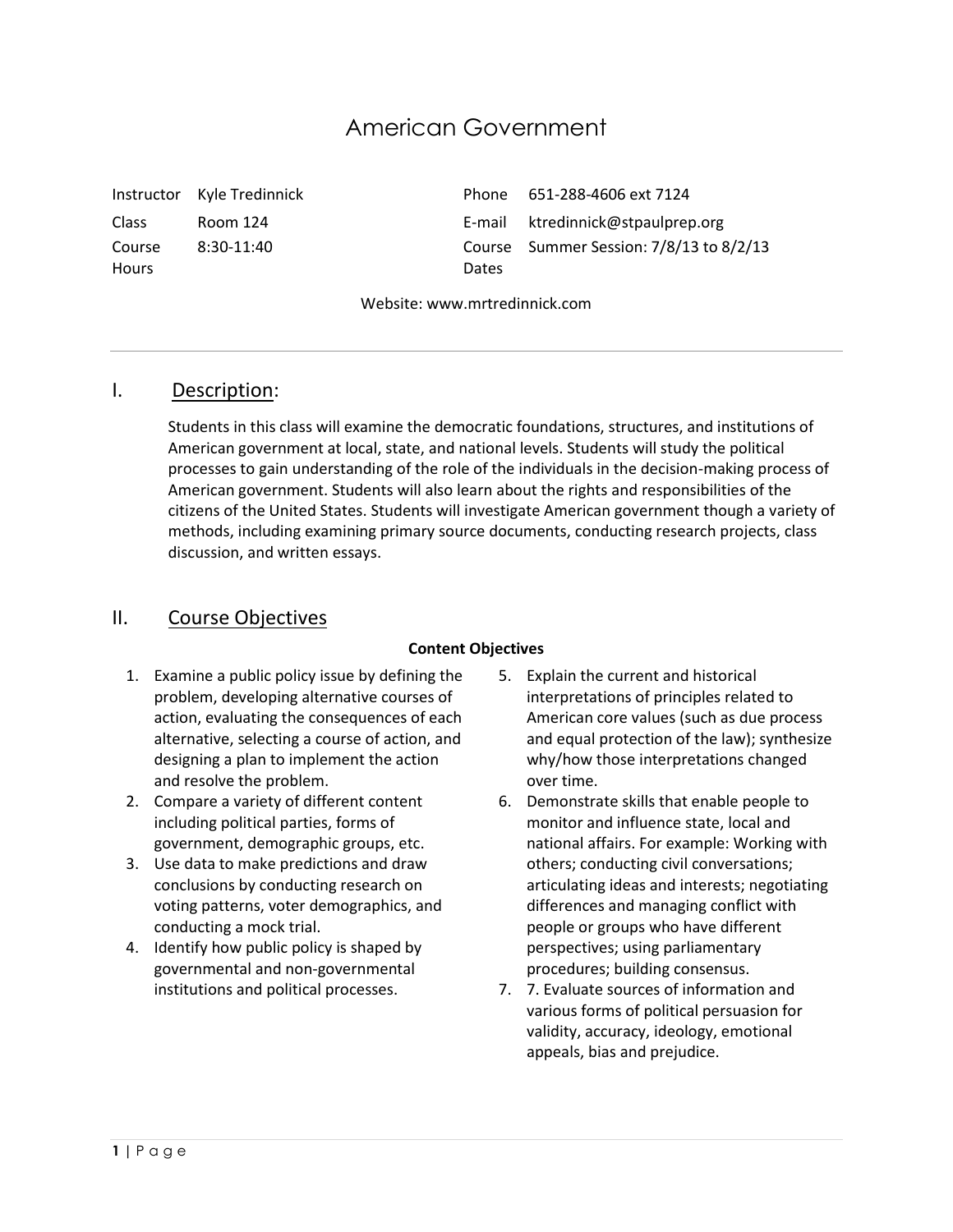#### **Language Objectives**

- 1. Analyze how a text uses structure to emphasize key points or advance an explanation or analysis.
- 2. Determine the meaning of words and phrases as they are used in a text, including vocabulary describing political, social, or economic aspects of history/social science.

# 3. Identify reputable sources.

- 4. Identify the elements of a reputable source and appraise example sources.
- 5. Write an argument using an assertion, reasoning, and evidence format in paragraph form, using provided materials as support.

### III. Course Schedule:

| Week           | <b>Topic</b>                                                                                                                                                                                                                                                    | <b>Required Reading</b>                                                                             |
|----------------|-----------------------------------------------------------------------------------------------------------------------------------------------------------------------------------------------------------------------------------------------------------------|-----------------------------------------------------------------------------------------------------|
| 1              | Introduction and Foundations of American Government<br>Monday: No Class - Welcome to SPP<br>Tuesday: Introduction and Class Requirements<br>Wednesday: Intellectual Foundations of Government<br>Thursday: Early forms of Government<br>Friday: Review and Test | No Required Readings<br>No Required Reading<br>Chapter 1<br>Chapter 2<br><b>Review All Readings</b> |
| $\overline{2}$ | <b>Constitution and Amendments</b><br>Monday: The Constitution<br>Tuesday: The Constitution<br><b>Wednesday: The Amendments</b><br>Thursday: Creating an Amendment Activity<br>Friday: Review and Test                                                          | Chapter 3<br>Chapter 3<br>Chapters 10, 11<br>Chapters 10, 11<br><b>Review All Readings</b>          |
| 3              | <b>Branches of American Government</b><br>Monday: The Executive Branch<br>Tuesday: The Legislative Branch<br>Wednesday: The Judicial Branch<br>Thursday: Check and Balances<br>Friday: Review and Test                                                          | Chapters 6, 7, 9, 12, 14<br>Chapter 5<br>Chapters 8, 13<br>Chapter 4<br><b>Review All Readings</b>  |
| 4              | State and Local Politics and Role of Citizens<br>Monday: Rights and Responsibilities of a citizen<br>Tuesday: State and Local Government<br>Wednesday: Field Trip to State Capitol<br>Thursday: Field Trip Discussion/Review                                    | Chapter 16<br>Chapter 16<br><b>Review All Readings</b>                                              |

\*This schedule is a tentative outline of the first semester and subject to change depending on student progress. Additional readings will be given out as needed.

Friday: Final/Wrap-up **Review All Reading**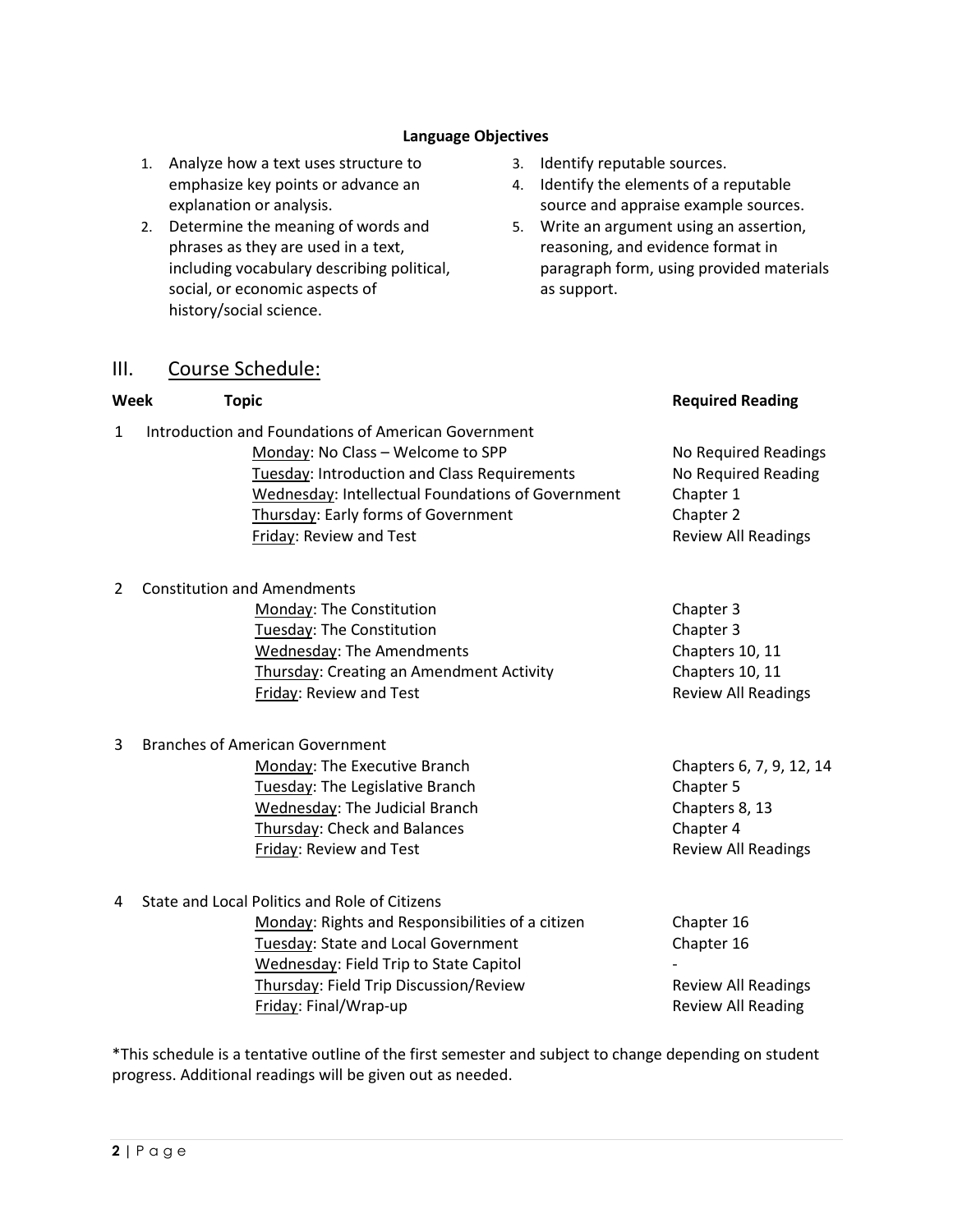# IV. St. Paul Prep School wide Expectations:

- 1. Respect yourself, others and your school environment.
- 2. Be in class and on time.
- 3. Give your best effort every day.
- 4. Be honest in your work, your relationships and your actions.
- 5. Help create a safe and productive learning environment.
- 6. Be a positive leader in our global community.

# V. Resources:

During the semester students will receive hand-outs from various resources and be required to find accurate information from appropriate websites.

# VI. Text:

Fraga, Luis Ricardo. *United States Government: principles in practice.* Austin, Tex.; Holt McDougal, 2010.

# VII. Field Trip

As Part of the class students will be taking a half day field trip to the Minnesota State Capitol where students will get a firsthand look and the political structure of the United States. Along with the field trip students will complete a required assignment.

# VIII. Grading Scale:

| <b>A</b> |  | B. |                                      |  |         | D |                                                 |          |
|----------|--|----|--------------------------------------|--|---------|---|-------------------------------------------------|----------|
|          |  |    | $+$ $ +$ $ +$                        |  | $+$ $-$ |   |                                                 |          |
|          |  |    |                                      |  |         |   | 97- 93- 90- 87- 83- 80- 77- 73- 70- 67- 63- 60- | Below 60 |
|          |  |    | 100 96 92 89 86 82 79 76 72 69 66 62 |  |         |   |                                                 | Percent  |

# IX. Evaluation:

Class Participation - 10 percent Homework – 45 percent Tests and Quizzes – 45 percent **\*Late work – 1 day late= 25% off, 2 days late=50% off, no credit if more than 2 days late**

### X. Assignments

**Unit Exams** – Students will have written exams at the end of each unit. Each Unit test will be worth 30 points, with an exception to the final unit test which will only be 10 points. Tests will include a variety of questions including short answer, matching, multiple choice, and essay.

**Final Exam** – The Final exam will be worth 40 points and will be made up of materials from throughout the course of the year.